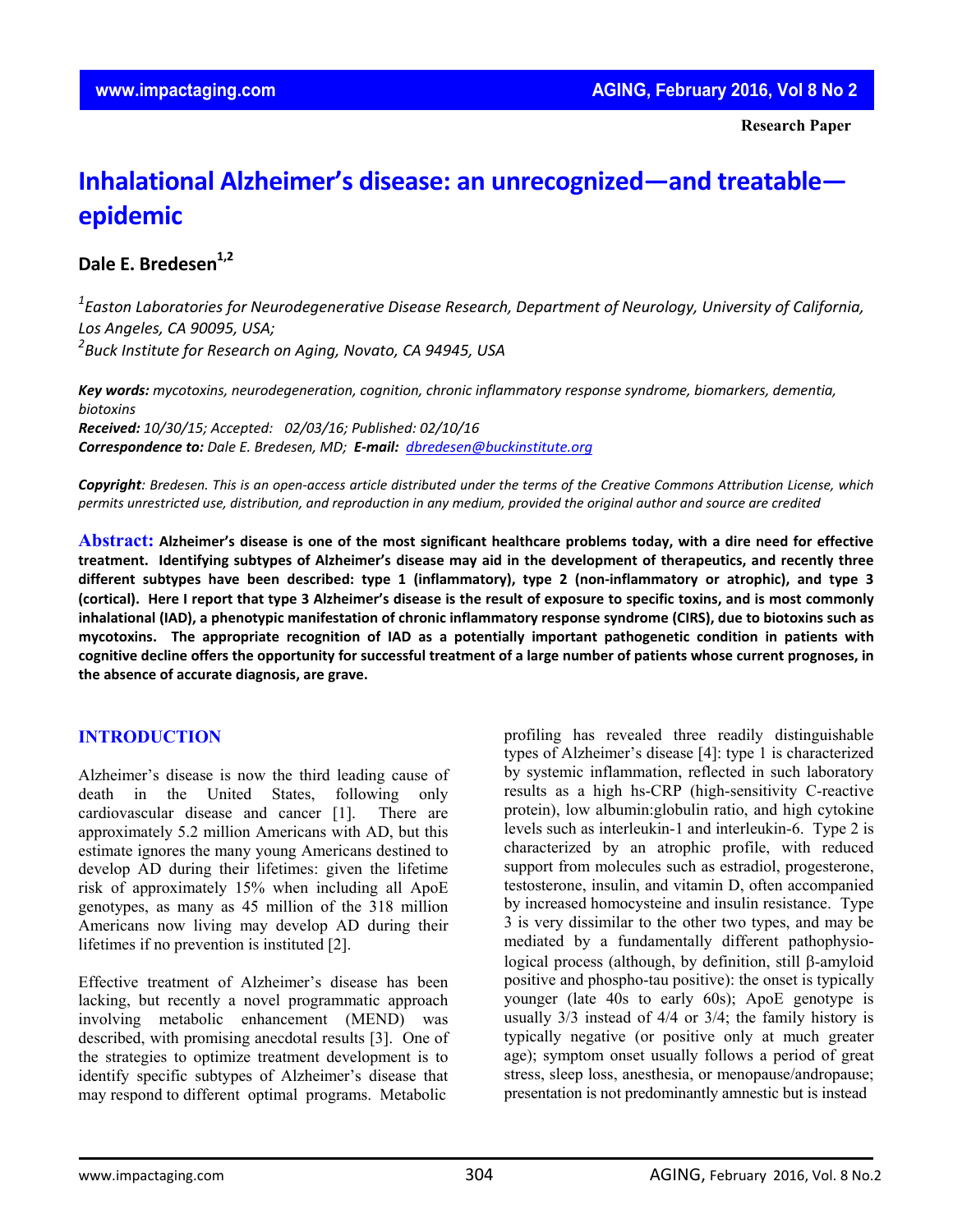cortical, with dyscalculia, aphasia, executive dysfunction, or other cortical deficits; and the neurological presentation is often preceded by, or accompanied by, depression. Consonant with these deficits, the imaging studies often indicate extrahippocampal disease, with more general cerebral atrophy and frontal-temporal-parietal abnormalities on FDG-PET (as opposed to the more restricted, typical temporoparietal reductions in glucose utilization seen in type 1 and type 2). Neuropsychological studies also indicate non-amnestic abnormalities such as executive dysfunction. Laboratory studies often, but not always, feature hypozincemia and/or a high copper:zinc ratio, and may also suggest adrenal fatigue with reduced pregnenolone, DHEA-S (dehydroepiandrosterone sulfate), and/or AM cortisol.

Over the past two decades, elegant work from Dr. R. Shoemaker and his colleagues has demonstrated unequivocally that biotoxins such as mycotoxins are associated with a broad range of symptoms, including cognitive decline (summarized in [5]). These researchers and clinicians identified a constellation of symptoms, signs, genetic predisposition (HLA-DR/DQ haplotypes), and laboratory abnormalities characteristic of patients exposed to, and sensitive to, these biotoxins. The resulting syndrome has been designated chronic inflammatory response syndrome (CIRS). The most common cause of CIRS is exposure to mycotoxins, typically associated with molds such as *Stachybotrys*, *Penicillium*, or *Aspergillus*, present in water-damaged buildings. However, other biotoxins, from the *Borrelia burgdorferi* of Lyme disease or from other tick-borne pathogens, or aquatoxins such as those from dinoflagellates, may also cause CIRS. Laboratory evaluation of CIRS reveals increases in C4a (complement component 4a), TGF-β1 (transforming growth factor beta-1), MMP9 (matrix metalloprotease 9), specific cytokines, and decreases in MSH (melanocyte-stimulating hormone), VEGF (vascular endothelial growth factor), and ADH (anti-diuretic hormone), as well as frequent hypercortisolemia, hypozincemia, and other abnormalities. These laboratory abnormalities are frequently accompanied by nasal colonization by MARCoNS (multiple-antibioticresistant coagulase-negative *Staphylococcus*) and compromised visual contrast sensitivity. Specific HLA-DR/DQ haplotypes are associated with sensitivity to mycotoxins, and thus account for the vast majority of CIRS cases.

Most importantly, Dr. Shoemaker and his colleagues developed an effective therapeutic regimen for CIRS. This is a complicated, multi-step regimen that includes toxin binding by cholestyramine, treatment of

MARCoNS by BEG (Bactroban, EDTA, and gentamicin) nasal spray, intranasal VIP (vasoactive intestinal peptide), removal of toxin source, addressing all of the hormonal, gastrointestinal, and other biochemical abnormalities (e.g., anti-diuretic hormone administration if indicated), and follow-up laboratory tests to ensure return to normal.

Here I report that type 3 Alzheimer's disease is a phenotypic manifestation of CIRS. Both may present with cognitive decline that goes beyond a restricted amnestic presentation to include executive dysfunction and other deficits; as well as depression, hypozincemia, hypersensitivity to stress, and dysfunction of the hypothalamic-pituitary-adrenal (HPA) axis. In the description of the three types of Alzheimer's disease [4], it was pointed out that all of the initial six patients described with type 3 Alzheimer's disease had a significant history of toxic exposures, including in some cases mycotoxins. Follow-up evaluation of these and other patients with type 3 Alzheimer's disease revealed that a majority of these patients meet criteria for CIRS.

## **RESULTS**

## **Case studies**

**Patient 1**. This is a follow-up description of the first patient described in a previous report [4]. A 52-yearold woman presented with a two-year history of cognitive decline, beginning with dyscalculia. Her cognitive decline had been preceded by severe stress with employment changes, menopause at 51 years of age, and four episodes of general anesthesia for relatively minor procedures. She declined over several months and developed a simple, childlike affect. Despite these symptoms, she learned and remembered the names of all 28 children on the playground at her son's school. Family history was negative for dementia. Her MoCA score was 19/30. Her MRI showed global cerebral and cerebellar atrophy. There were several areas of FLAIR (fluid-attenuated inversion recovery) hyperintensity in the subcortical and periventricular white matter. An amyloid PET (positron emission tomography) scan was positive. Her CSF (cerebrospinal fluid) included reduced Aβ42 of 294pg/ml and increased p-tau of 133pg/ml, strongly supporting the diagnosis of Alzheimer's disease.

BMI was 24.9. ApoE was 3/3, klotho variant negative (SNP Rs9536314), hs-CRP 1.4mg/l, albumin:globulin ratio 1.57, IL-6 1.4pg/dl, hemoglobin A1c 5.3%, fasting insulin 4.5mIU/l, TSH 2.14mIU/l, free T3 4.2pg/ml, reverse T3 11ng/dl, free T4 1.0pg/ml, progesterone < 0.21ng/ml, estradiol 3pg/ml, 17-hydroxypregnenolone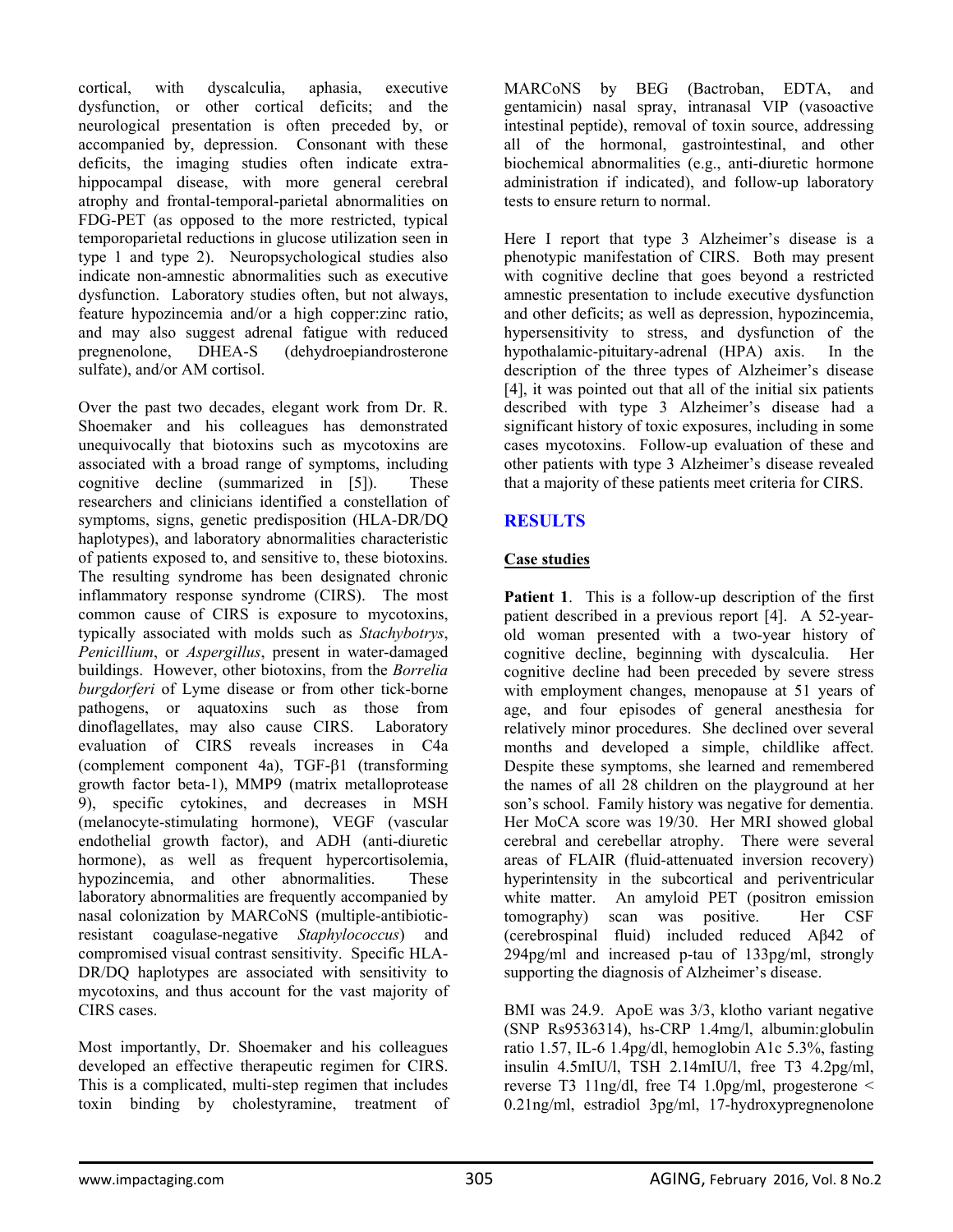14ng/dl, AM cortisol 9mcg/dl, 25 hydroxycholecalciferol 22ng/ml, total cholesterol 264mg/dl, HDL-cholesterol 67mg/dl, LDL-cholesterol 167mg/dl, triglycerides 61mg/dl, cholesterol:HDL ratio 3.7, serum copper 101mcg/dl, serum zinc 56mcg/dl, and Cu:Zn ratio 1.8. Heavy metal evaluation from blood was negative.

She was started on the MEND protocol [3], and because of the presentation consistent with type 3 AD, further history was obtained and additional laboratory evaluation undertaken. She had moved into a new home two years before the onset of symptoms. Her symptoms tended to worsen when she returned home from travel. Evaluation of the home by a mold expert isolated *Stachybotrys*, *Penicillium*, and *Aspergillus*, all mold genera associated with neurotoxin production. Her C4a was 22,799ng/ml (normal <2800ng/ml), TGFβ1 (transforming growth factor beta-1) was 6660pg/ml (normal <2382pg/ml), and MMP9 (matrix metalloprotease 9) was 620ng/ml (normal <332ng/ml). Serum test for Lyme disease was negative. Her nasal cavity was positive for MARCoNS (multiple-antibioticresistant coagulase-negative *Staphylococcus*), a common finding associated with CIRS. She underwent visual contrast sensitivity testing, which she failed. Since these findings, taken together, are strongly suggestive of a diagnosis of CIRS, she was started on the Shoemaker Protocol [5]. After five weeks on this protocol, she began to show modest subjective improvement, and her C4a had decreased to 2750ng/ml.

Comment: This patient fulfilled diagnostic criteria for both Alzheimer's disease and CIRS. She presented in a manner typical for type 3 Alzheimer's disease, with a non-amnestic onset (although her memory was affected later in the course), multiple stresses, onset at a young age (50 years of age), in association with hormonal reduction, ApoE ε4-negative genotype, hypozincemia, hypothalamic-pituitary-adrenal axis (HPA) abnormality, and negative family history. Her laboratory values were strongly supportive of CIRS, with a very high C4a, as well as high TGF-β1 and MMP9, and the presence of MARCoNS, as well as reduced visual contrast sensitivity (VCS). Typical for the patients in this report (and those with CIRS in general), the chronic inflammation was not accompanied by a marked elevation of hs-CRP, although the value of 1.4mg/l represents a slight elevation above normal. The inciting agents for the CIRS in her case are likely to have been mycotoxins, based on the presence of *Stachybotrys*, *Penicillium*, and *Aspergillus* in the patient's home and the negative test for Lyme disease. These mycotoxins may include trichothecenes (from *Stachybotrys*), aflatoxin (from *Aspergillus*), and ochratoxin A (from

*Aspergillus* and *Penicillium*), among others, all of which exhibit well-described neurotoxic effects. In addition, inflammagens, microbes, microbial fragments, endotoxins, lipopolysaccharides, and biologicallyproduced VOCs (volatile organic compounds) may have contributed to the CIRS [6]. It is noteworthy that, as has been described repeatedly with CIRS, the mold exposure had not been suspected by patient, family, or healthcare providers prior to the recognition of the syndrome. At the current time, it is too early to tell how much improvement the patient will experience with the Shoemaker Protocol, but she has begun to show modest improvement, which is in stark contrast to her severe decline over the previous two years.

**Patient 2.** This is a follow-up description of the second patient described in a previous report [4]. A 59-yearold man began to note word-finding difficulties, followed by difficulties with arithmetic. These symptoms had been preceded by depression for seven years. He had been a type A personality with a highpowered position, whose neurological symptoms had begun after two years of the most stressful time of his career. His personality changed, and he became passive and timid. Neuropsychological testing showed profound impairment in semantic fluency, executive functioning, attention, overall mental status, processing, and visual memory. Fluorodeoxyglucose PET scan showed reduced metabolism in temporal and parietal lobes, left > right precuneus, and left frontal lobe. A diagnosis of Alzheimer's disease was made at a nationally recognized dementia clinic.

His BMI was 24.9, ApoE genotype 2/3, hs-CRP  $0.5$ mg/l, albumin  $4.5$ g/dl, globulin  $2.4$ g/dl, albumin:globulin ratio 1.9, AM cortisol 15.8mcg/dl, total cholesterol 235mg/dl, HDL-cholesterol 70mg/dl, LDL-cholesterol 150mg/dl, triglycerides 75mg/dl, cholesterol:HDL ratio 3.4, DHEA-S 130mcg/dl, progesterone 0.4ng/ml, fasting insulin 6mIU/l, 25 hydroxycholecalciferol 44.5ng/ml, alpha-tocopherol 22.5mg/l, beta-gamma-tocopherol 0.5mg/l, TSH 2.98mIU/l, free T3 2.7ng/ml, free T4 1.2ng/dl, reverse T3 21ng/dl, pregnenolone <5ng/dl, homocysteine 7.3μmol/l, folate 16.6ng/ml, RBC Mg 5.5mg/dl, serum iron 135mcg/dl, serum copper 97mcg/dl, serum zinc 59mcg/dl, Cu:Zn ratio 1.6, blood arsenic/lead/mercury all  $\langle 2mcg/1, TNF 1.2pg/ml,$  and IL-6 1.7pg/ml.

A sleep study showed mild obstructive sleep apnea, with an apnea/hypopnea index of 7 events per hour. No REM behavioral disturbance was noted.

Because of the presentation consistent with type 3 Alzheimer's disease, further history was obtained and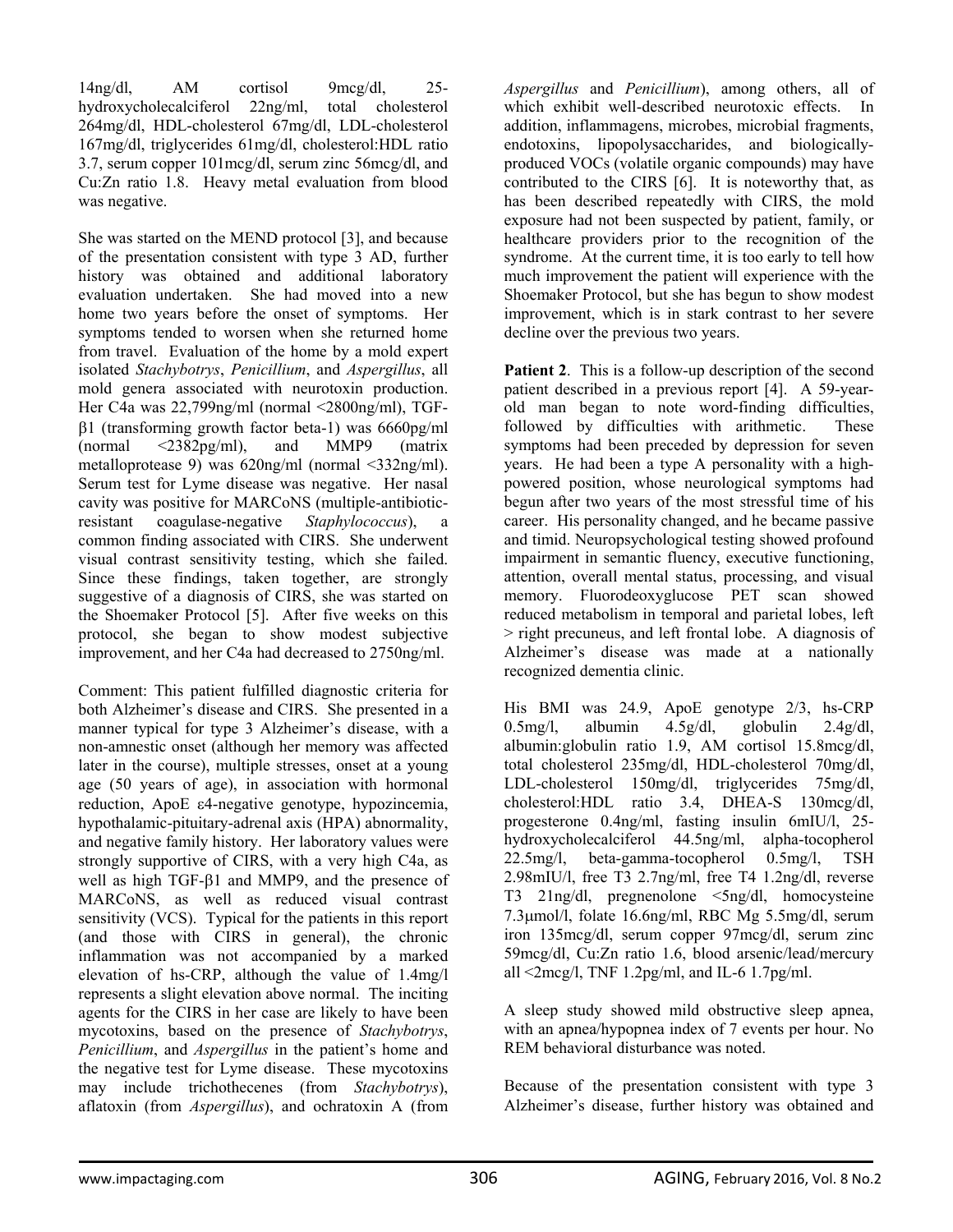additional laboratory evaluation was undertaken. He had spent time in foreclosed homes that had suffered water damage. His HLA-DR/DQ (Table 1) was 12-3- 52B, which is uncommon (less than 5% of the population) and strongly associated with hypersensitivity to biotoxins [5]. His TGF-β1 was elevated at 9040pg/ml, and C4a was elevated, as well. His nasal cavity was colonized by MARCoNS, an association of CIRS. Because his history and laboratory evaluation were suggestive of a diagnosis of CIRS, he was treated with the Shoemaker Protocol [5], and began to show subjective improvement in cognition after several weeks.

Comment: This patient was typical both in his presentation of type 3 Alzheimer's disease and in his presentation of CIRS. His relatively rapid initial response to treatment with the Shoemaker Protocol supports the diagnosis of CIRS and the relationship between type 3 Alzheimer's disease and CIRS.

**Patient 3**. A 72-year-old man who had been a high school mathematics state champion with an IQ of 164 began to have word-finding difficulty, as well as dyscalculia. There was no family history of dementia except in his mother, who in her 90s had undergone cognitive decline. Genetic analysis disclosed his ApoE genotype as 3/3. His neuropsychological testing was suggestive of subcortical dementia, and thus Alzheimer's disease was initially felt to be unlikely.

However, his CSF showed reduced Aβ42 and increased p-tau, strongly suggestive of Alzheimer's disease.

His homocysteine was 10.4μM, hs-CRP 0.2mg/l, albumin 4.6g/dl, albumin:globulin ratio 2.0, 25 hydroxycholecalciferol 32.5ng/ml, alpha-tocopherol 13.4mg/l, hemoglobin A1c 5.4%, fasting insulin 5.6mIU/l, total cholesterol 167mg/dl, HDL cholesterol 94mg/dl, LDL cholesterol 62mg/dl, triglycerides 56mg/dl, TSH 1.0mIU/l, free T4 1.29ng/dl, reverse T3 23.2ng/dl, AM cortisol 21.7ug/dl, pregnenolone 48ng/dl, and RBC magnesium 4.9mg/dl.

Because of his presentation suggestive of type 3 AD (his advanced age compared to other patients notwithstanding), he underwent HLA-DR/DQ testing, which revealed that he carried the uncommon, multiple biotoxin sensitivity haplotype 4-3-53. Urine testing was positive for mycotoxins.

Comment: This patient was atypical for type 3 Alzheimer's disease in his late age of onset, but was in all other respects typical, including a cortical presentation with aphasia and dyscalculia, ApoE ε4 negative genotype, lack of family history (except in the tenth decade), neuropsychological testing suggesting an atypical presentation for Alzheimer's, with CSF indicative of Alzheimer's disease. His high reverse T3 and high AM cortisol are both suggestive of ongoing stress, and his HLA-DR/DQ is supportive of CIRS given the uncommon, multiple biotoxin-sensitive haplotype and the positive urine test for mycotoxins.

| Age at symptom onset<br>(years) | Major symptoms                                                     | <b>HLA-DR/DQ</b>                        | Comment |
|---------------------------------|--------------------------------------------------------------------|-----------------------------------------|---------|
| 50                              | Dyscalculia, executive                                             | $10-3-52B$<br>10-5 (low MSH)            | ApoE3/3 |
| 54                              | Executive, visual                                                  | $11 - 3 - 52B$ **<br>$7 - 2 - 53$ *     | ApoE3/3 |
| 72                              | Executive, dyscalculia                                             | $4 - 3 - 53$ **<br>$15-6-51 * (Lyme)$   | ApoE3/3 |
| 65                              | Spatial > verbal<br>memory, attention,<br>irritability, depression | $11-3-52B$ **<br>$13-6-52B$ *           | ApoE3/3 |
| 54                              | Executive, visuospatial,<br>memory, depression                     | $17 - 2 - 52A$ *<br>$1-5$ (low MSH)     | ApoE4/4 |
| 59                              | Aphasia, executive,<br>dyscalculia, depression                     | $12 - 3 - 52B$ **<br>$15-6-51 * (Lyme)$ | ApoE2/3 |
| 59                              | Headache, executive                                                | $4 - 3 - 53$ **<br>$15-6-51 * (Lyme)$   | ApoE ND |
| 66                              | Headache, executive,<br>memory                                     | $11-3-52B$ **<br>$13-6-52C$ *           | ApoE ND |

**Table 1. HLA‐DR/DQ haplotypes in patients with type 3 Alzheimer's disease.** 

**\***Pathogen‐specific HLA‐DR/DQ‐related sensitivity (mold or Lyme).

**\*\***Multiple‐biotoxin‐sensitive HLA‐DR/DQ association.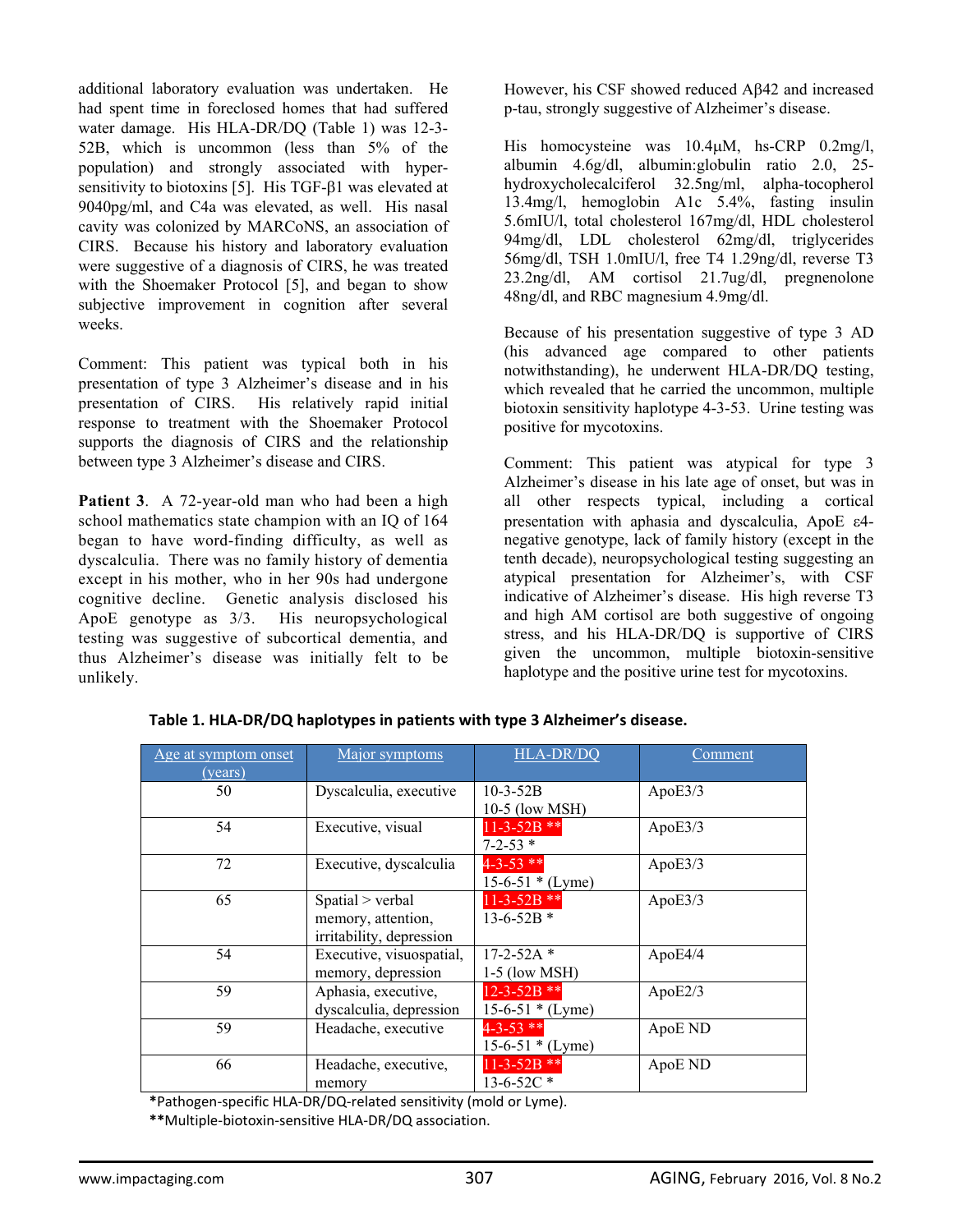Patient 4. A 54-year-old man developed depression after 70% of his company's employees were laid off. He was treated with an antidepressant, and three years later began to have difficulty understanding the difference between left-turn lanes, failing to appreciate the difference between the more acute left turn (far left lane) and the more gentle left turn (second lane from the left), leading to lane crosses and near accidents. He then developed executive, visuospatial, and memory deficits. He was unable to organize, unable to understand how to set the table, had difficulty with drawing and writing, and was unable to work. He was unable to pay bills, and had difficulty speaking multisyllabic words.

He was evaluated at a university dementia center, where he was found to carry the ApoE4/4 genotype, his MMSE (mini-mental status exam) was 24, and a diagnosis of early onset Alzheimer's disease was made. He was treated with donepezil, to which he responded with improvement, and memantine was later added. He was also involved in a clinical trial in which he was given an antibody to amyloid-beta peptide, and his wife noted that each time he received the antibody, he declined markedly, with several days of severe confusion and non-communication, followed by a slow return to baseline. Over the ensuing two years he declined rapidly, and his MoCA (Montreal Cognitive Assessment) score at that time was 6/30.

His wife and he had lived in the same home for 19 years. She had suffered from asthma during part of that time. Stachybotrys, Penicillium, and Aspergillus were identified in the home by ERMI (environmental relative moldiness index) testing. His TGF-β1 was elevated at 3260pg/ml, and his HLA-DR/DQ was 17- 2-52A, a mold-sensitive haplotype. His Borrelia burgdorferi Western blot was negative. His methylmercury was markedly elevated, twice the 95th percentile, and inorganic mercury was at the 90th percentile. His BMI was 22, fasting glucose 90mg/dl, hemogloblin A1c 5.5%, fasting insulin 2.2 mIU/l, homocysteine 15.1 M, vitamin B12 333pg/ml, folate 9.8ng/ml, 25-hydroxycholecalciferol 45.9ng/ml, zinc 78mcg/dl, copper 73mcg/dl, free T3 2.1pg/ml, free T4 1.23ng/dl, reverse T3 19.7ng/dl, TSH 4.0uIU/ml, AM cortisol 17.7mcg/dl, total cholesterol 231mg/dl, LDL cholesterol 110mg/dl, HDL cholesterol 112mg/dl, and triglycerides 43mg/dl. Cyrex Arrays 2 (for gastrointestinal permeability), 3 (for gluten sensitivity), and 20 (for blood-brain barrier permeability) were negative.

Comment: This patient presented with typical type 3 Alzheimer's disease, with the single exception that his

ApoE genotype was not ε4-negative. In searching for potential toxic etiologies, both mycotoxins and mercury were identified as candidates. His moldsensitive haplotype, 17-2-52A, along with elevated TGF-β1 and cognitive decline, coupled with definitive evidence of molds within the home, all support a diagnosis of CIRS.

Patient 5. A 50-year-old woman experienced depression following a hysterectomy, despite hormonereplacement therapy (although resulting hormone levels were not determined, so it is unknown whether optimal levels were achieved). Four years later she began to have word-finding difficulty, disorientation, difficulty driving, difficulty following recipes and other instructions, and increased depression following her son's leaving home. Her husband noted that she improved markedly following several days of rest, and declined markedly with sleep deprivation, viral illness, or stress. On neuropsychological evaluation, it was noted that she could not remember her own family history (which based on the recall of knowledgeable others was negative for dementia), that she exhibited paucity of speech, poor semantic fluency, confabulation on memory tests, and that she was anosmic. The diagnostic impression was of frontal, temporal, and parietal deficits. Her MRI was read as normal, but quantitative volumetrics were not performed. Her FDG-PET was abnormal, with reduced glucose utilization in the parietotemporal regions, and to a much lesser extent in the frontal region.

Her BMI was 18, ApoE genotype was 3/3, hs-CRP 0.2mg/l, homocysteine 8μM, fasting insulin 4.2uIU/ml, hemoglobin A1c 5.1%, free T3 2.1pg/ml, free T4 1.33ng/dl, reverse T3 23ng/dl, fT3:rT3 9, TSH 1.16uIU/ml, progesterone 0.3ng/ml, AM cortisol 7.2mcg/dl, pregnenolone 19ng/dl, 25-hydroxycholecalciferol 37ng/ml, vitamin B12 799pg/ml, alphatocopherol 12.5mg/l, zinc 82mcg/l, copper 99mcg/l, copper:zinc ratio 1.2, ceruloplasmin 20mg/dl, total cholesterol 221mg/dl, HDL cholesterol 67mg/dl, non-HDL cholesterol 167mg/dl, triglycerides 82mg/dl, urinary mercury:creatinine < 2.8, Lyme antibodies negative, C4a 5547ng/ml, and TGF-β1 7037pg/ml.

She was treated with donepezil, to which she responded well, and duloxetine, which reduced her depression. However, her cognitive function continued to decline.

Comment: This patient's presentation was typical for type 3 Alzheimer's disease in age of onset, preceding depression, ApoE non-ε4 genotype, executive dysfunction, predominantly non-amnestic onset, negative family history, and strong response to stress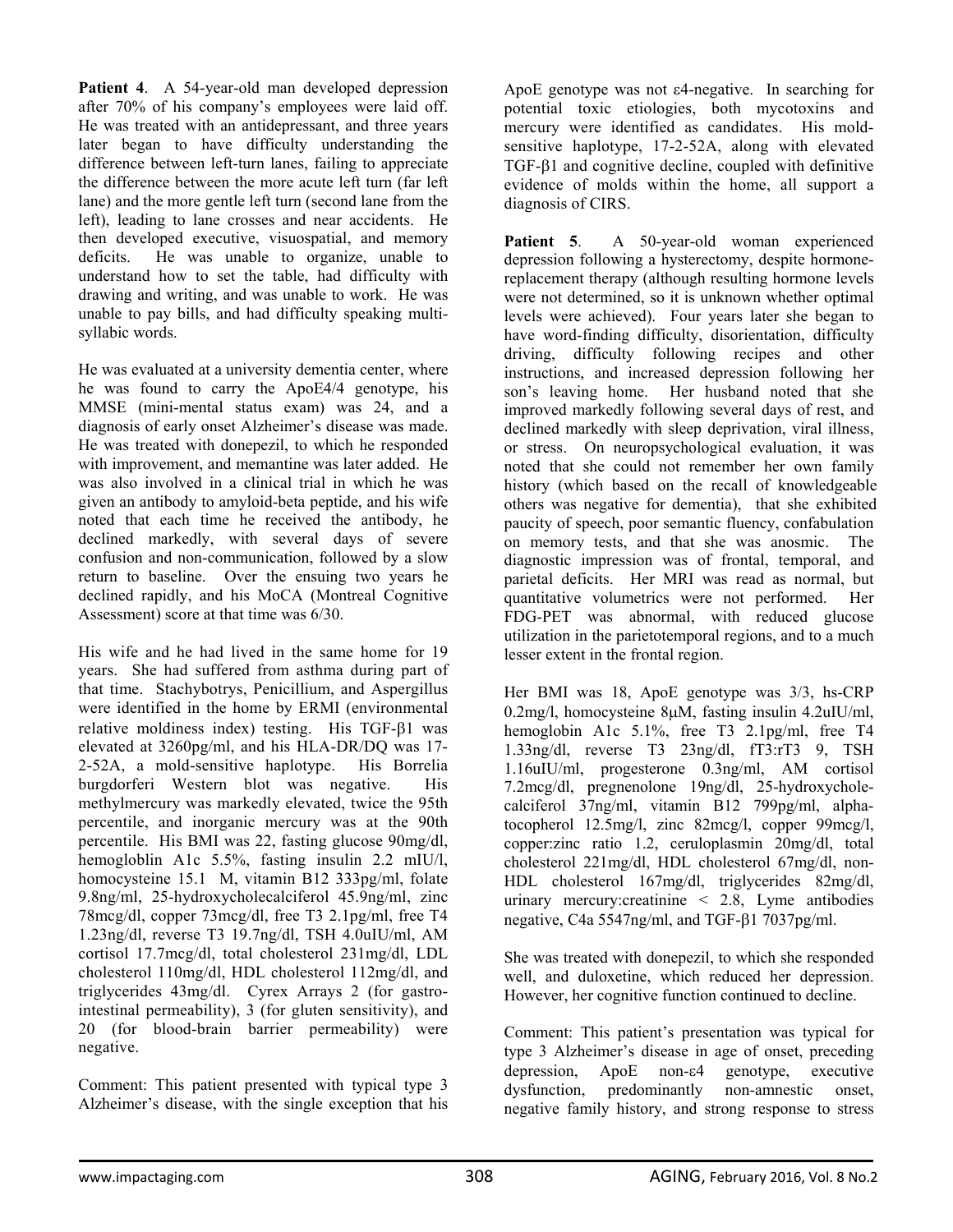and sleep. Her failure to recall her own family history, demonstrating the loss of long-term storage or recall, rather than a restriction to recent memory, is also typical. Patients with type 3 Alzheimer's disease often have relatively low triglyceride levels (in the 40-70 range), and this patient's higher triglyceride level of 82 may have been associated with her hypothyroidism. Although the copper:zinc ratio is not as high as for most patients with type 3 Alzheimer's disease, the free copper (estimated by serum copper minus three times ceruloplasmin) is high. The high reverse T3 and low fT3:rT3 ratio of 9 (normal  $>$  20) both suggest ongoing stress, and the low AM cortisol and low pregnenolone are compatible with HPA axis dysfunction. The low progesterone shows that her hormone-replacement therapy is suboptimal, a potential contributor to both type 3 Alzheimer's disease and CIRS. CIRS is suspected based on the high C4a; the negative Lyme antibody titer, along with lack of exposure to dinoflagellates and other water-borne CIRS-related agents, suggests that the most likely cause of CIRS in this patient is mycotoxins.

Patient 6. A 54-year-old woman began to have difficulty driving at night, followed by difficulty writing numbers, along with exhaustion. This was initially ascribed to menopause. She was unable to complete her work in a timely fashion, and had to check her work many times over because of a propensity to make mistakes, all of which was highly unusual for her. She had difficulty with organization and with visual recognition, including difficulty reading. She had to resign from work, and this led to severe stress.

There was no family history of dementia, and her ApoE genotype was 3/3. Her MoCA was 23, with 4/5 on memory (5/5 on a subsequent test) but missing all serial 7s except the first (which she missed on a subsequent test), and missing the clock numbers and hands, cube copying, as well as part of one of the repeated sentences. Her primary care provider made the diagnosis of MCI. A brain MRI showed mild atrophy, without hippocampal predilection, and a second MRI, two and one-half years later, showed slightly more severe generalized atrophy. A neurologist noted mild EEG abnormalities and therefore prescribed anticonvulsants, which had no noticeable effect on her condition.

Because of the presentation typical for type 3 Alzheimer's disease, further evaluation was undertaken, revealing that her HLA-DR/DQ haplotypes were 11-3- 52B (uncommon, multiple-biotoxin sensitive) and 7-2- 53 (mold sensitive). Her TGF-β1 was elevated at 5780pg/ml (normal 344-2382pg/ml). She failed a visual contrast sensitivity (VCS) test.

Comment: This patient's presentation was typical for type 3 Alzheimer's disease, and the combination of elevated TGF-β1 and HLA-DR/DQ multiple-biotoxin sensitive and mold-sensitive haplotypes, along with a failed VCS test, supports the diagnosis of CIRS.

Patient 7. A 64-year-old man began to complain of headache, leg cramps, irritability, distractibility, and difficulty with memory. Evaluation noted in addition a peripheral neuropathy and hyposmia. Neuropsychological assessment revealed a high-functioning individual with mild reductions in spatial  $>$  verbal memory. CT angiogram did not disclose a source for the headaches, and an MRI revealed generalized cerebral atrophy and areas of FLAIR (fluid-attenuated inversion recovery) hyperintensity. A diagnosis of amnestic mild cognitive impairment was made, and over the next seven years his headaches abated but cognitive decline progressed slowly, and he became frustrated, irritable, and occasionally depressed.

His fasting glucose was 101mg/dl, hemoglobin A1c 5.4%, fasting insulin 3mIU/l, homocysteine 10.6μM, vitamin B12 543pg/ml, hs-CRP 1.1mg/l, albumin:globulin ratio 1.8, free T3 2.8pg/ml, free T4 1.2pg/ml, TSH 1.19mIU/l, vitamin D 37ng/ml, total cholesterol 191mg/dl, HDL 92mg/dl, LDL 91mg/dl, triglycerides 45mg/dl, serum copper 97mcg/dl, serum zinc 57mcg/dl, copper:zinc ratio 1.7. His HLA-DR/DQ haplotypes were 11-3-52B, a multiple-biotoxinsensitive haplotype, and 13-6-52B, a mold-sensitive haplotype. His TGF-β1 was markedly elevated at 20,657, and MMP9 was 684. Nasopharyngeal culture was positive for MARCoNS. Evaluation of his home revealed *Penicillium* and *Aspergillus*. His Cyrex Arrays 2, 3, 5, and 20 were all abnormal: Cyrex Array 2 revealed IgM anti-occludin/zonulin of 2.5 (0.1-2.1), indicative of gastrointestinal hyperpermeability; Cyrex Array 3 revealed a high level of IgA anti-omega gliadin; Cyrex Array 5 disclosed a high level of auto-antibodies to myelin basic protein and glutamic acid decarboxylase 65; and Cyrex Array 20 was compatible with hyperpermeability of the blood-brain barrier.

Comment: This patient was atypical for type 3 AD in that he presented with single domain, amnestic MCI. However, his other symptoms and laboratory values supported both a diagnosis of CIRS and a diagnosis of type 3 AD: his headache, depression, irritability, markedly elevated TGF-β1, HLA haplotypes characteristic of biotoxin sensitivity (11-3-52B) and mold sensitivity (13-6-52B), positive nasopharyngeal culture for MARCoNS, autoantibodies, and the presence of *Aspergillus* and *Penicillium* in his home, are all compatible with a diagnosis of CIRS. His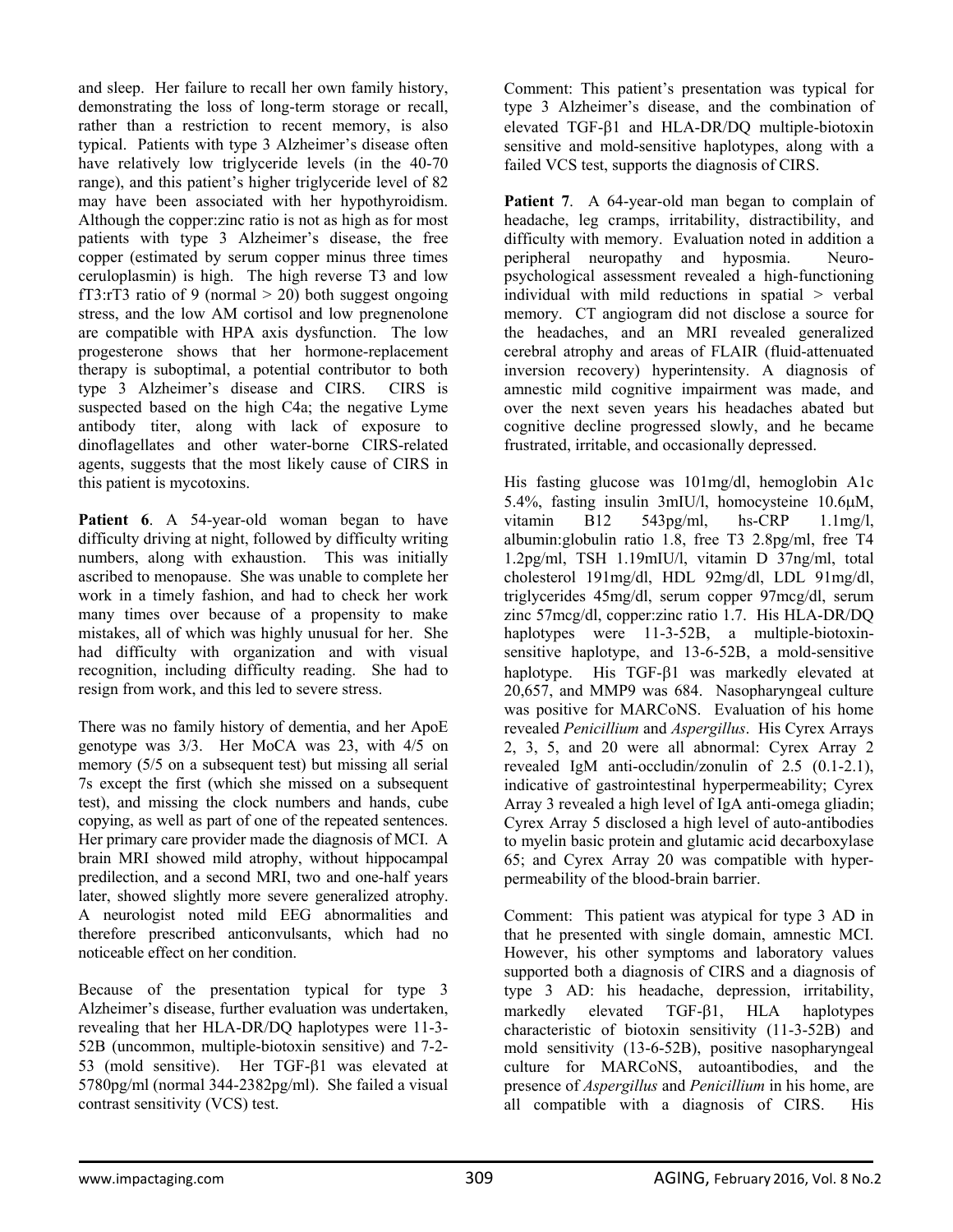depression, difficulty focusing and keeping his train of thought, hypozincemia, hypotriglyceridemia, and general atrophy on MRI with areas of FLAIR hyperintensity, are all compatible with type 3 AD.

### **DISCUSSION**

These findings suggest that patients with presentations compatible with type 3 Alzheimer's disease should be evaluated for CIRS (as well as other toxic exposures, such as mercury and copper). These are treatable etiologic agents, and thus treatable causes of Alzheimer's disease. Furthermore, it may be particularly important to identify or exclude these toxins in patients with type 3 Alzheimer's disease since amyloid may be protective against toxins, especially metals, so reducing the amyloid burden without reducing the toxic exposure may potentially exacerbate the pathophysiology (and, indeed, may have done so in patient 4). Conversely, the exclusion of patients with type 3 Alzheimer's disease may potentially enhance the group efficacy of anti-amyloid therapies. While the patients described here are still too early in their courses to know the final therapeutic outcome, it is important to note that improvement in cognitive decline has been observed routinely in the treatment of CIRS with the Shoemaker Protocol.

It is noteworthy that a recent report described the direct detection of fungi in the brains of patients who had died with Alzheimer's disease, contrasting with a lack of detection of fungi in control brains [7]. This finding raises the possibility that the mycotoxic effects that occur in CIRS associated with type 3 Alzheimer's disease may be accompanied by active infection. However, unlike in the case of CIRS, there is as yet no indication that treating the putative fungal infection has any ameliorative effect on the cognitive decline (unless a specific diagnosis such as Cryptococcal meningitis is made).

The increasing number of reports of various pathogens identified in the brains of patients with Alzheimer's disease—from viruses such as *Herpes simplex* [8] to oral bacteria such as *P. gingivalis* [9] to fungi such as *C. glabratus* [7]—raises the possibility that what is referred to as Alzheimer's disease may actually be the result of a protective response to various brain perturbations. Indeed, the three different types of Alzheimer's disease that are distinguishable based on metabolic profiling fit well with the three known effects of amyloids such as Aβ: Aβ is produced in response to infection, and exhibits antimicrobial effects [10]; furthermore,  $\overrightarrow{AB}$  is a component of the inflammatory response, with NFκB inducing proteases involved in its formation. These inflammatory/antimicrobial effects

are prominent in type 1 AD, in which systemic inflammation is reflected in high hs-CRP levels, reduced albumin:globulin ratios, and increased cytokine levels. In contrast, Aβ is also produced in response to the withdrawal of trophic support [11], and indeed APP processing to Aβ peptides is influenced by factors involved in trophic support, such as estradiol and SirT1. This atrophic response is compatible with the metabolic profile in type 2 Alzheimer's disease, in which hormonal support is typically reduced and the biochemical mediators of systemic inflammation are not increased.

Thus amyloid may function as part of an inflammatory/antimicrobial response or as part of an atrophic response; however, the third major cause of amyloid production is as part of an anti-toxin response, especially as part of the response to the toxic accumulation of divalent metals such as mercury, copper, or iron  $[12]$ . The liberation of amyloid as part of a response to toxins forms the underpinning of type 3 Alzheimer's disease. Although some of these patients did indeed demonstrate laboratory values compatible with metal toxicity, the majority, including the seven described above, had instead, histories, exposures, genetics, laboratory values, visual contrast sensitivities, and at least initial, subjective therapeutic responses that were all compatible with a diagnosis of CIRS.

Interestingly, the pathophysiology of CIRS includes effects that are relevant to all three types of Alzheimer's disease: chronic inflammation is produced by the ongoing activation of the innate immune system, infection is at least theoretically possible due to the exposure to mold species and other aerosol-derived microbes, trophic support may be reduced due to pathogen-derived proteases, and, as noted above, multiple different mycotoxins may be included in the aerosols of water-damaged buildings. Therefore, it is perhaps not surprising that CIRS may be causally associated with Alzheimer's disease.

Since the majority of patients with CIRS have a combination of genetic sensitivity plus exposure to a complex aerosolic mixture of mycotoxins, spores, bacteria, microbial fragments, inflammagens, volatile organic compounds, and other molecular species, the majority of patients with type 3 Alzheimer's disease and CIRS are likely to have an inhalational cause of Alzheimer's disease (IAD). This recognition may be critical to optimizing therapeutic approaches to patients with this form of Alzheimer's disease.

It is noteworthy that patients with IAD did not in most cases exhibit extraneural symptoms of CIRS, such as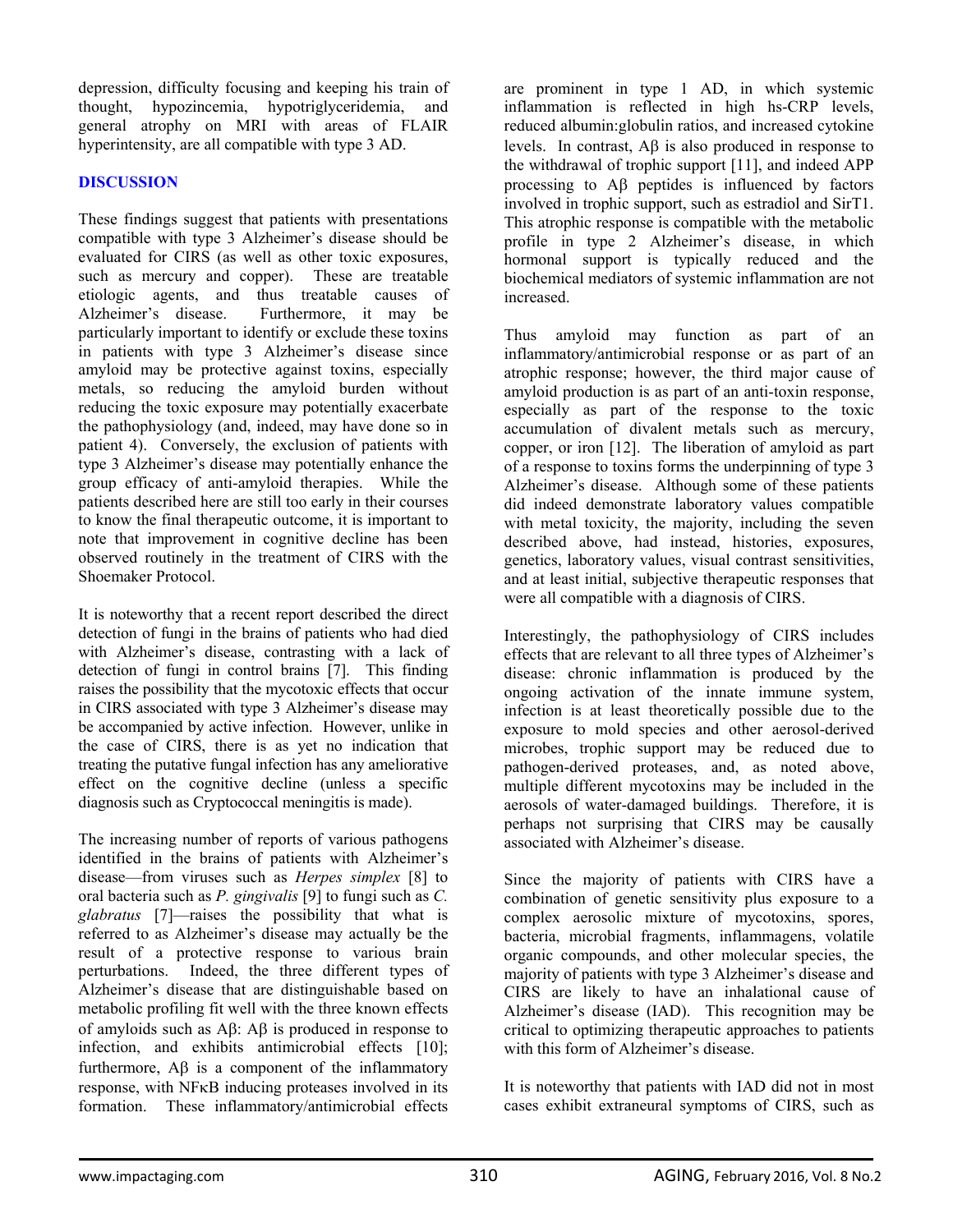asthma, pruritus, rhinorrhea, chronic fatigue, epistaxis, dyspnea on exertion, hemoptysis, diarrhea, vomiting, loss of appetite, alopecia, chronic sinus infections, chronic bronchitis, arthralgias, or otitis. This raises the obvious question of how patients who exhibit the laboratory abnormalities, genetics, and exposures characteristic of CIRS might develop neural abnormalities yet, in large measure, escape the characteristic extraneural manifestations. There are several possible explanations: one possibility is that the autoimmune component of the response may be more significant in the typical CIRS patients than in the IAD patients, or that the overall innate system immune stimulation (ISIS) characteristic of CIRS may be more active in the typical CIRS patients. Another possibility is that the genetics may favor a chronic neurodegenerative syndrome over a more typical immune-mediated systemic illness. Evaluation of the HLA-DR/DQ haplotypes in eight patients with IAD may provide some support for this possibility: whereas about 95% of CIRS patients display one of the four multiple-biotoxin-sensitive haplotypes (4-3-53, 11-3- 52B, 12-3-52B, 14-5-52B) or one of the seven moldsensitive haplotypes (7-2-53, 7-3-53, 13-6-52A, 13-6- 52B, 13-6-52C, 17-2-52A, 18-4-52A), six of the eight IAD patients displayed both a multiple-biotoxinsensitive haplotype and a pathogen-sensitive (mold or Lyme) haplotype (of the other two, one was an ApoE4 homozygote and the other was an ApoE4 heterozygote with a mold-sensitive haplotype). Based on the frequencies of these haplotypes, the chance of picking eight people at random and having six of them display both one of the uncommon multiple-biotoxin-sensitive haplotypes and one of the pathogen-sensitive haplotypes is less than one in one million. Finally, a third possibility is that the neurodegenerative phenotype may represent a late-stage effect, analogous to the tertiary lues syndromes, whereas the typical CIRS symptoms may be analogous to the primary and secondary syndromes. These three possibilities are not mutually exclusive.

As noted previously, type 3 Alzheimer's disease is readily distinguished from types 1 and 2 biochemically, genetically, and symptomatically [4]. Given previous descriptions of cortical presentations in Alzheimer's disease, as well as the current studies, it is possible that type 3 represents on the order of 10% of patients with Alzheimer's disease, thus potentially affecting hundreds of thousands of Americans. This percentage would be much higher for the subgroup of patients who are ApoE4-negative and whose symptoms begin prior to the age of 65. This potential epidemic may have gone unrecognized to date for several reasons: (1) because it has been hidden beneath the large umbrella of

Alzheimer's disease diagnoses grouped without respect to metabolic profiling-based type; (2) because CIRS is neither widely recognized nor typically considered in evaluations at neurological centers specializing in dementia; and (3) because standard evaluations for patients presenting with dementia or mild cognitive impairment do not include laboratory testing for the innate system immune stimulation (ISIS) that is characteristic of CIRS.

There are many cases of CIRS without dementia, and conversely, there are examples of type 3 Alzheimer's disease without CIRS. Nonetheless, the concordance of symptoms and laboratory values suggests an important and potentially extensive overlap. Given the relatively common presentation of AD with cortical symptoms, it is possible that CIRS may contribute to a significant minority of patients with AD. It is unlikely that the coexistence of type 3 Alzheimer's disease and CIRS described here is simply a coincidence: although both Alzheimer's disease and CIRS are relatively common illnesses, the finding that most patients with type 3 Alzheimer's disease also have laboratory abnormalities typical of CIRS, the repeated finding of biotoxinsensitive HLA-DR/DQ haplotypes in type 3 Alzheimer's disease patients, the discovery of welldescribed neurotoxin-producing mold genera in the homes of these individuals, the initial response to treatment, and the similarity of the symptoms all argue that type 3 Alzheimer's disease is most commonly IAD, a phenotypic manifestation of CIRS.

It is not yet clear why IAD occurs in a subset of CIRS patients but not in all. It is possible that genotype plays a role, or that specific mycotoxins or inflammagens or other inciting agents may predispose to this phenotypic manifestation of CIRS, or that other contributing factors, such as metal toxicity or stress or HPA axis dysfunction, may increase risk for IAD with CIRS. It is also possible that a combination of these factors may be critical in the development of this syndrome.

Since the toxins associated with IAD are addressable therapeutically, it will be important to recognize and evaluate candidates appropriately. IAD should be suspected if more than two of the characteristics listed in Table 2 are present in a patient with Alzheimer's disease, mild cognitive impairment, or subjective cognitive impairment.

The appropriate recognition of IAD as a potentially important pathogenetic condition in patients with cognitive decline offers the opportunity for successful treatment of a large number of patients whose current prognoses, in the absence of accurate diagnosis, are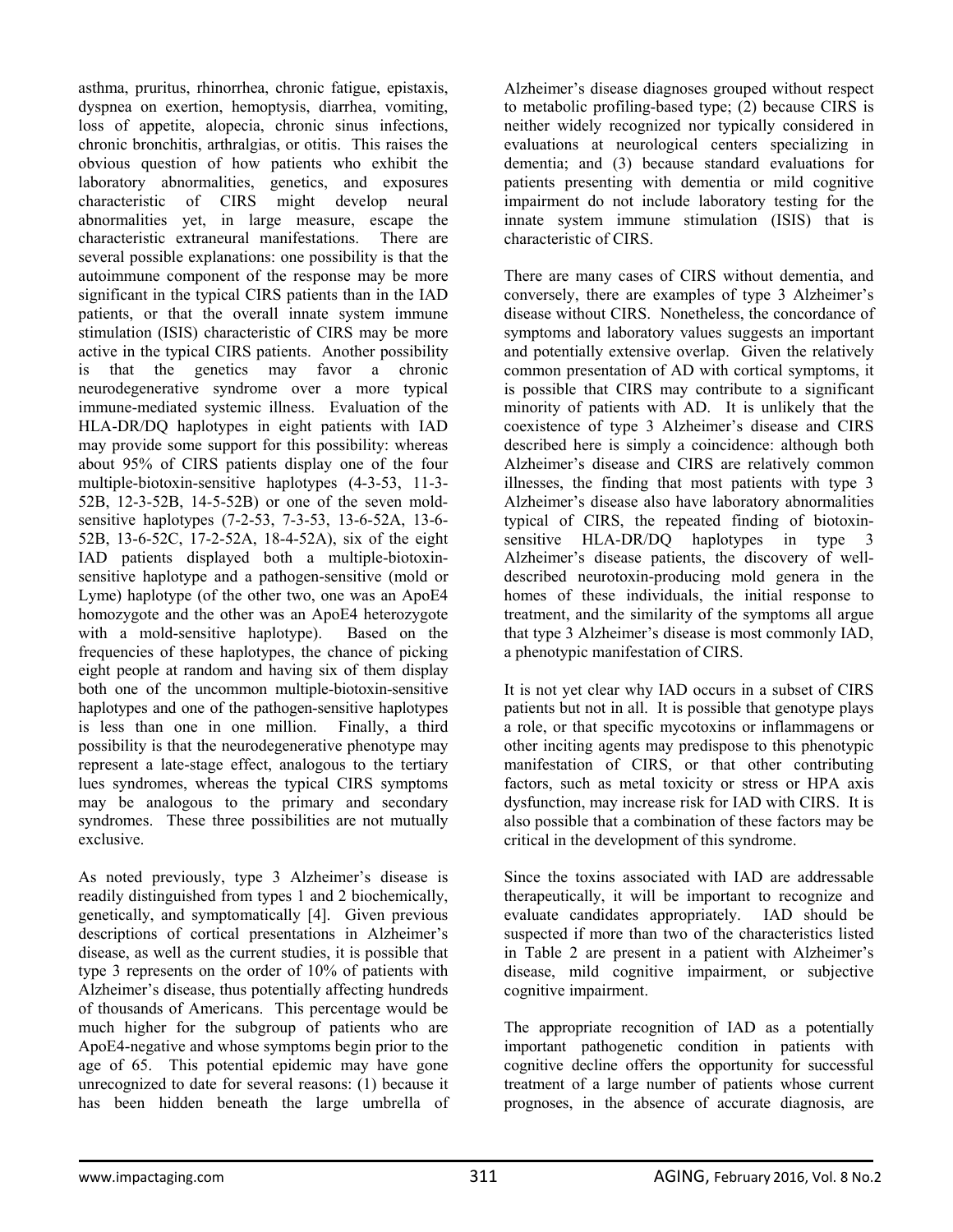grave. Furthermore, the possibility that inhalational factors may contribute not only to the clinically distinct syndrome of IAD but also, partially, to typical type 1 or 2

Alzheimer's disease, or to other neurodegenerative diseases, should be considered in the evaluation of these patients.

| Characteristic                                                                                                                                               | Comment                                                                                                                                                                                                                                                                                                           |  |
|--------------------------------------------------------------------------------------------------------------------------------------------------------------|-------------------------------------------------------------------------------------------------------------------------------------------------------------------------------------------------------------------------------------------------------------------------------------------------------------------|--|
| Age at symptom onset less than 65 years.                                                                                                                     | Symptoms often begin in the 50s or late 40s.                                                                                                                                                                                                                                                                      |  |
| ApoE ε4-negative genotype.                                                                                                                                   | Typically ApoE3/3 unless there are other risk<br>factors.                                                                                                                                                                                                                                                         |  |
| Negative family history or family history<br>positive with symptom onset only in much<br>older individuals than the patient.                                 |                                                                                                                                                                                                                                                                                                                   |  |
| Symptom onset in association with menopause<br>or andropause.                                                                                                |                                                                                                                                                                                                                                                                                                                   |  |
| Depression as a preceding or significant<br>accompaniment of the cognitive decline.                                                                          |                                                                                                                                                                                                                                                                                                                   |  |
| Headache as an early or preceding symptom.                                                                                                                   |                                                                                                                                                                                                                                                                                                                   |  |
| Atypical presentation, in which memory<br>consolidation is not the initial and dominant<br>characteristic.                                                   | Typical deficits include executive deficits,<br>dyscalculia, paraphasias, or aphasia.                                                                                                                                                                                                                             |  |
| Precipitation or exacerbation by a period of<br>great stress (e.g., loss of employment or<br>marriage dissolution or family change) and<br>sleep loss.       | The degree of dysfunction is also markedly<br>affected by stress and sleep loss.                                                                                                                                                                                                                                  |  |
| Exposure to mycotoxins or metals (e.g.,<br>inorganic mercury via amalgams, or organic<br>mercury via the consumption of large fish such<br>as tuna) or both. |                                                                                                                                                                                                                                                                                                                   |  |
| Diagnosis of CIRS with cognitive decline.                                                                                                                    | Cognitive decline is common with CIRS.                                                                                                                                                                                                                                                                            |  |
| Imaging suggestive of more than typical<br>Alzheimer's involvement.                                                                                          | FDG-PET may show frontal<br>well as<br>as<br>temporoparietal<br>reductions<br>in<br>glucose<br>utilization, even early in the course of the<br>illness; MRI may show generalized cerebral and<br>cerebellar atrophy, especially with mild FLAIR<br>(fluid-attenuated<br>inversion<br>recovery)<br>hyperintensity. |  |
| Low serum triglycerides or triglyceride:total<br>cholesterol ratio.                                                                                          | Triglycerides are often in the 50s.                                                                                                                                                                                                                                                                               |  |
| Low serum zinc $(\leq 75 \text{mcg/dl})$ or RBC zinc, or<br>high copper: zinc ratio $(>1.3)$ .                                                               |                                                                                                                                                                                                                                                                                                                   |  |
| HPA axis dysfunction, with low pregnenolone,<br>DHEA-S, and/or AM cortisol.                                                                                  |                                                                                                                                                                                                                                                                                                                   |  |
| High serum C4a, TGF- $\beta$ 1, or MMP9; or low<br>serum MSH (melanocyte-stimulating hormone).<br>Positive deep naso-pharyngeal culture for<br>MARCoNS.      | See reference 5.                                                                                                                                                                                                                                                                                                  |  |
| HLA-DR/DQ associated with multiple biotoxin<br>sensitivities or pathogen-specific sensitivity.                                                               | See reference 5.                                                                                                                                                                                                                                                                                                  |  |